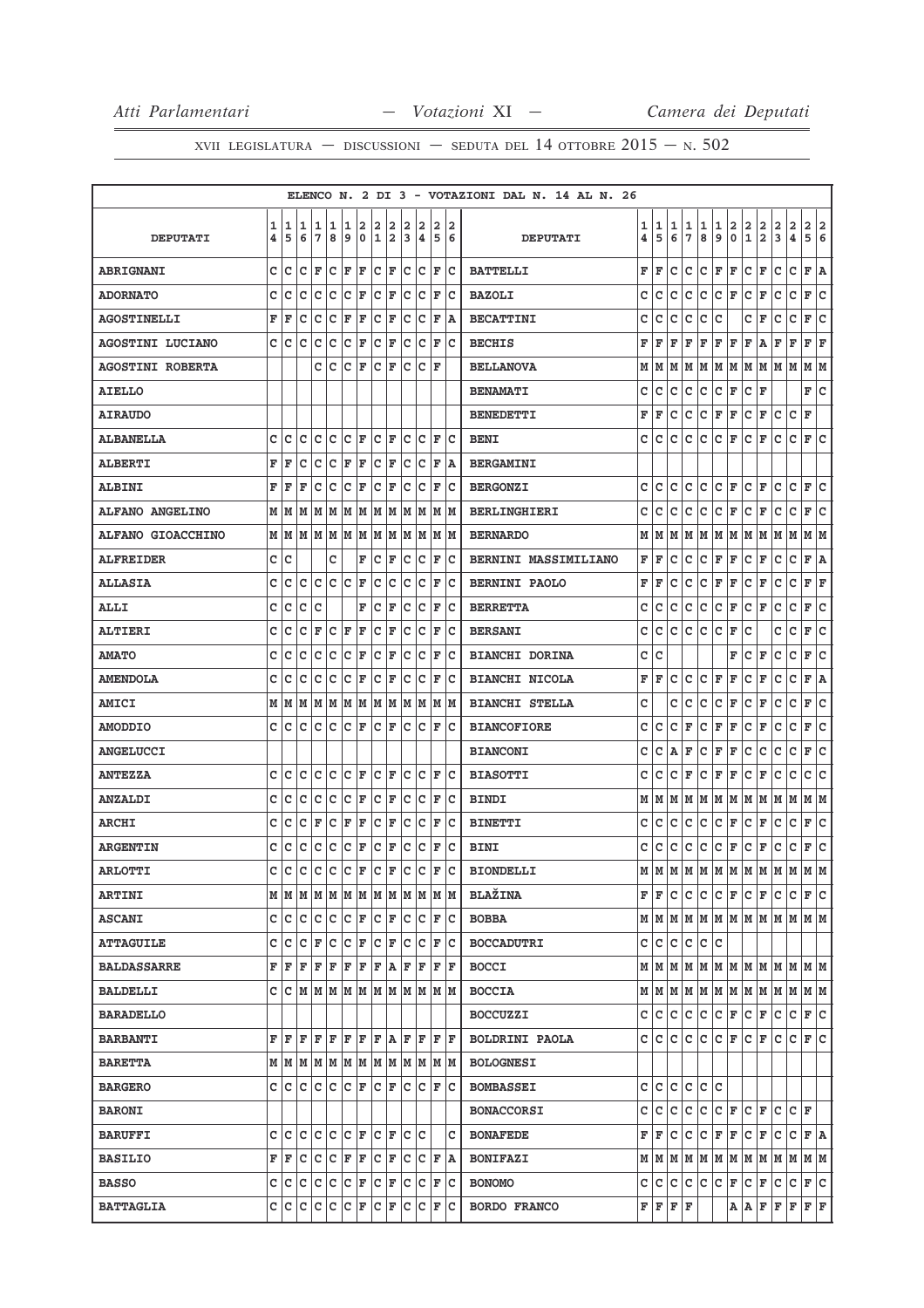|                          |        |        |                         |        |             |         |                  |                  |                              |        |                |         |        | ELENCO N. 2 DI 3 - VOTAZIONI DAL N. 14 AL N. 26 |                              |        |              |                    |              |               |                            |                            |                                        |               |                                                                             |                              |              |
|--------------------------|--------|--------|-------------------------|--------|-------------|---------|------------------|------------------|------------------------------|--------|----------------|---------|--------|-------------------------------------------------|------------------------------|--------|--------------|--------------------|--------------|---------------|----------------------------|----------------------------|----------------------------------------|---------------|-----------------------------------------------------------------------------|------------------------------|--------------|
| <b>DEPUTATI</b>          | 1<br>4 | 1<br>5 | 1<br>6                  | 1<br>7 | 1<br>8      | 1<br>وا | 2<br>$\mathbf 0$ | 2<br>$\mathbf 1$ | 2<br>$\overline{\mathbf{2}}$ | 2<br>3 | 2<br>$\pmb{4}$ | 2<br>5  | 2<br>6 | <b>DEPUTATI</b>                                 | 1<br>$\overline{\mathbf{4}}$ | 1<br>5 | 1<br>6       | $\frac{1}{7}$      | 1<br>8       | $\frac{1}{9}$ | $\mathbf 2$<br>$\mathbf 0$ | $\frac{2}{1}$              | $\overline{\mathbf{2}}$<br>$\mathbf 2$ | $\frac{2}{3}$ | $\mathbf 2$<br>$\pmb{4}$                                                    | $\overline{\mathbf{2}}$<br>5 | 2<br>6       |
| <b>BORDO MICHELE</b>     |        | МИ     | M                       | M      | lм          | M       | M                | MM               |                              |        |                | M M M M |        | <b>CAPOZZOLO</b>                                |                              |        |              |                    |              |               |                            |                            |                                        |               |                                                                             |                              |              |
| <b>BORGHESE</b>          |        |        |                         |        |             |         |                  |                  |                              |        |                |         |        | <b>CAPUA</b>                                    | c                            | F      | F            | F                  | c            | c             | $\mathbf{F}$               | F                          | F                                      | F             | F                                                                           | F F                          |              |
| <b>BORGHESI</b>          | C      | c      | c                       | c      | c           | c       | ΙF               | c                | ΙF                           | c      | Ιc             | F       | lc     | <b>CARBONE</b>                                  |                              |        | c            | c                  | c            | c             | F                          | c                          | F                                      | с             | c                                                                           | F                            | c            |
| <b>BORGHI</b>            | c      | c      | c                       | lc     | lc.         | c       | F                | C                | F                            | C      | lc             | F       | Ιc     | <b>CARDINALE</b>                                | c                            | c      | c            | с                  | c            | C F           |                            | c                          | F                                      | c             | $\mathtt{C}$                                                                | F                            | c            |
| BORLETTI DELL'ACQUA      | M      | M      | M                       | M      | M           | M       | M                | M                | M                            | M      | M              | M       | M      | <b>CARELLA</b>                                  | c                            | с      | с            | c                  | с            | c             | F                          | c                          | F                                      | c             | c                                                                           | F                            | C            |
| <b>BOSCHI</b>            | M      | M      | M                       | M      | M           | M       | M                | M                | M                            | M      | M              | M       | lм     | <b>CARFAGNA</b>                                 | c                            | C      |              |                    |              |               |                            |                            |                                        |               |                                                                             |                              |              |
| <b>BOSCO</b>             | c      | c      |                         |        |             |         | F                | с                | F                            | c      | c              | C       | c      | <b>CARIELLO</b>                                 | F                            | F      | c            | c                  | c            | F             | F                          | c                          | F                                      | c             | $\mathtt{C}$                                                                | F                            | A            |
| <b>BOSSA</b>             | F      | F      | F                       | c      | $\mathbf C$ |         | F                | c                | F                            | C      | c              | F       | l F    | CARINELLI                                       | F                            | F      | C            | $\mathtt{C}$       | $\mathtt{C}$ | F             | F                          | c                          | F                                      | C             | $\mathbf{C}$                                                                | F                            | A            |
| <b>BOSSI</b>             | c      | c      | c                       | F      | c           | Ιc      | F                | c                | F                            | c      | Ιc             | c       | Ιc     | <b>CARLONI</b>                                  | c                            | с      |              |                    |              | c             | F                          | F                          | F                                      | F             | F                                                                           | F                            | c            |
| <b>BRAGA</b>             |        |        |                         |        |             | c       | F                | c                | F                            | c      | c              | F       | Ιc     | <b>CARNEVALI</b>                                | c                            | c      |              | c                  | C            | c             | F                          |                            | F                                      | c             | c                                                                           | F                            | C            |
| <b>BRAGANTINI MATTEO</b> | c      | c      | C                       | F      | lc.         | C       | F                | c                | F                            | C      | lc.            | F       | Iс     | <b>CAROCCI</b>                                  | с                            | с      | c            | $\mathbf C$        | c            | c             | F                          | c                          | F                                      | c             | c                                                                           | F                            | lc           |
| <b>BRAGANTINI PAOLA</b>  | c      | с      | с                       | c      | C           | c       | F                | c                | F                            | c      | c              | F       | Iс     | <b>CARRA</b>                                    | F                            | F      | F            | с                  | с            | c             | F                          | c                          | F                                      | c             | c                                                                           | F                            | F            |
| <b>BRAMBILLA</b>         | M      | M      | M                       | M      | M           | M       | M                | M                | M                            | M      | M              | M       | lм     | <b>CARRESCIA</b>                                | с                            | с      | с            | $\mathbf C$        | C            | c             | F                          | c                          | F                                      | c             | c                                                                           | F                            | c            |
| <b>BRANDOLIN</b>         | C      | C      | C                       | C      | $\mathbf C$ | C       | F                | C                | F                            | C      | c              | F       | lc     | <b>CARROZZA</b>                                 | C                            | C      | C            |                    | C            | c             | F                          | $\mathtt{C}$               | F                                      | c             | C                                                                           | F                            | $\mathbf{C}$ |
| <b>BRATTI</b>            | c      | c      |                         | c      |             | c       | F                | c                | F                            | c      | c              | F       | Ιc     | <b>CARUSO</b>                                   |                              |        |              |                    |              |               |                            |                            |                                        |               |                                                                             |                              |              |
| <b>BRESCIA</b>           | F      | F      | с                       | c      | c           | F       | F                | c                | F                            | c      | c              | F       | lA.    | <b>CASATI</b>                                   | c                            |        | c            | c                  | c            | c             | F                          | c                          | F                                      | с             | c                                                                           | F                            | lc.          |
| <b>BRESSA</b>            | М      | M      | М                       | M      | M           | M       | M                | M                | M                            | M      | M              | M       | M      | <b>CASELLATO</b>                                | c                            | c      | c            | c                  | c            | c             | F                          | c                          | F                                      | c             | c                                                                           | F                            | c            |
| <b>BRIGNONE</b>          | F      | F      | $\overline{\mathbf{F}}$ | F      | F           | F       | C                | F                | F                            | F      | F              | F       | F      | <b>CASERO</b>                                   | М                            | М      | М            | м                  | M            | M             | M                          | М                          | М                                      | M             | М                                                                           | MM                           |              |
| <b>BRUGNEROTTO</b>       | F      | F      | c                       | c      | c           | F       | F                | c                | F                            | c      | c              | F       | lA.    | <b>CASO</b>                                     | F                            | F      | c            | C                  |              |               | F                          | c                          | F                                      | c             | c                                                                           | F                            | A            |
| <b>BRUNETTA</b>          | Μ      | М      | М                       | M      | M           | M       | M                | M                | M                            | M      | M              | M       | M      | <b>CASSANO</b>                                  | с                            | c      | c            | с                  | c            | с             | F                          | c                          | F                                      | c             | $\mathbf C$                                                                 | F                            | C            |
| <b>BRUNO</b>             | c      | C      | C                       | C      | C           | C       | C                | lc.              | F                            | C      | lc             | F       | lF.    | <b>CASTELLI</b>                                 | F                            | F      | C            | c                  | C            | F             | F                          | $\mathtt{C}$               | F                                      | C             | C                                                                           | F                            | A            |
| <b>BRUNO BOSSIO</b>      | c      | C      | C                       | c      | C           | c       | F                |                  |                              |        |                |         |        | <b>CASTIELLO</b>                                |                              |        | c            | Α                  | c            | F             | F                          | c                          | F                                      | с             | c                                                                           | F                            | c            |
| <b>BUENO</b>             |        |        | с                       | c      | c           | c       | F                | c                | F                            | c      | Ιc             | F       | lc     | <b>CASTIGLIONE</b>                              | М                            | M      | M            | M                  | M            | MM            |                            |                            | MM                                     | MM            |                                                                             | MM                           |              |
| <b>BURTONE</b>           | c      | c      | c                       | c      | c           | c       | F                | c                | F                            | c      | c              | F       | Ιc     | <b>CASTRICONE</b>                               | с                            | с      | c            | c                  | c            | C F           |                            | c                          | F                                      | c             | $\mathtt{C}$                                                                | F                            | c            |
| <b>BUSIN</b>             | C      | c      | c                       | c      | c           | c       | F                | с                | F                            | C      | c              | F       | Ιc     | <b>CATALANO</b>                                 | с                            | с      | $\mathtt{C}$ | $\mathbf C$        | C            | c             | F                          | c                          | F                                      | c             | с                                                                           | F                            | c            |
| <b>BUSINAROLO</b>        | F      | F      | c                       | Ιc     |             | F       | F                | c                | F                            | c      | c              | F       | lA.    | <b>CATANIA</b>                                  | М                            | M      | M            | М                  | M            | M             | lм                         | M                          | lм                                     | M             | М                                                                           | M                            | M            |
| <b>BUSTO</b>             |        |        |                         |        |             |         |                  |                  |                              |        |                |         |        | CATANOSO GENOESE                                |                              | C C    |              | $ C $ $\mathbf{F}$ |              | C F F         |                            |                            |                                        |               |                                                                             |                              |              |
| <b>BUTTIGLIONE</b>       | c      | lc     |                         |        |             |         | F                | lc.              | F                            | F      | Iс             | c       | lc     | <b>CAUSI</b>                                    |                              |        |              |                    |              |               |                            |                            |                                        |               |                                                                             |                              |              |
| <b>CALABRIA</b>          | c      | c      | lc                      |        | c           | lF      | ΙF               | c                | ΙF                           | c      | lc             |         |        | <b>CAUSIN</b>                                   |                              |        |              |                    |              |               |                            |                            |                                        |               |                                                                             |                              | c            |
| CALABRO'                 |        |        |                         |        |             |         |                  |                  |                              |        |                |         |        | <b>CECCONI</b>                                  |                              | FF     | c            |                    |              | C F F         |                            | C F                        |                                        | c             | c                                                                           | F A                          |              |
| <b>CAMANI</b>            | c      | lc.    | c                       | c      | c           | lc.     | ΙF               | c                | F                            | c      | Ιc             | F       | lc.    | <b>CENNI</b>                                    | с                            | с      | с            | c                  | c            | C F           |                            | CF                         |                                        | с             | с                                                                           | F                            | c            |
| <b>CAMPANA</b>           |        |        |                         |        |             |         |                  |                  |                              |        |                |         |        | <b>CENSORE</b>                                  | с                            | с      | c            |                    | с            | C F           |                            | $ C $ F                    |                                        | с             | c                                                                           | F C                          |              |
| <b>CANCELLERI</b>        | F      | F      | c                       | c      | c           | F       | ΙF               | c                | ΙF                           | c      | Ιc             | F       | ١A.    | <b>CENTEMERO</b>                                | c                            | с      | c            | F                  | c            | F F           |                            | F                          | F                                      | c             |                                                                             | c c                          |              |
| <b>CANI</b>              | c      | c      | c                       | c      | c           | c       | F                | c                | F                            | c      | Iс             | F       | Iс     | <b>CERA</b>                                     | c                            | c      | c            |                    |              |               |                            |                            |                                        |               |                                                                             |                              |              |
| <b>CAON</b>              | c      | с      | с                       | F      | c           | c       | F                | c                | F                            | с      | Ιc             | F       | Iс     | CESARO ANTIMO                                   | c                            | с      | c            | с                  | c            | C F           |                            | CF                         |                                        | c             | c                                                                           | F                            | lc.          |
| CAPARINI                 | М      | lМ     | lм                      | M      | M           | M       | M                | M                | M                            | M      | M              |         | M M    | CESARO LUIGI                                    | c                            | lc.    | c            | F                  | lc.          | F F           |                            | $ C $ F                    |                                        | lc.           | c                                                                           | F C                          |              |
| <b>CAPELLI</b>           | c      | c      | lc.                     | c      | c           | c       | F                | с                | F                            | с      | c              | F       | Iс     | <b>CHAOUKI</b>                                  |                              |        | с            | c                  | c            | с             |                            |                            |                                        |               |                                                                             |                              |              |
| <b>CAPEZZONE</b>         | c      | c      | A                       | F      | c           | F       | F                | c                | F                            | с      | Iс             | F       | ΙC     | <b>CHIARELLI</b>                                | c                            | c      | c            | F                  | c            | FF            |                            | $ {\tt C} \,  $ $\bf F \,$ |                                        | c             | c                                                                           | lF.                          | lc.          |
| CAPODICASA               | c      | Iс     | Ιc                      | Iс     | с           | Iс      | F                | с                | F                            | c      | c              | F       | Iс     | <b>CHIMIENTI</b>                                | F F                          |        |              |                    |              |               |                            |                            |                                        |               |                                                                             |                              |              |
| <b>CAPONE</b>            | c      | Iс     | c                       | Iс     | c           | c       | F                | c                | F                            | c      | c              | F       | ∣c     | <b>CICCHITTO</b>                                |                              |        |              |                    |              |               |                            |                            |                                        |               | $M$   $M$   $M$   $M$   $M$   $M$   $M$   $M$   $M$   $M$   $M$   $M$   $M$ |                              |              |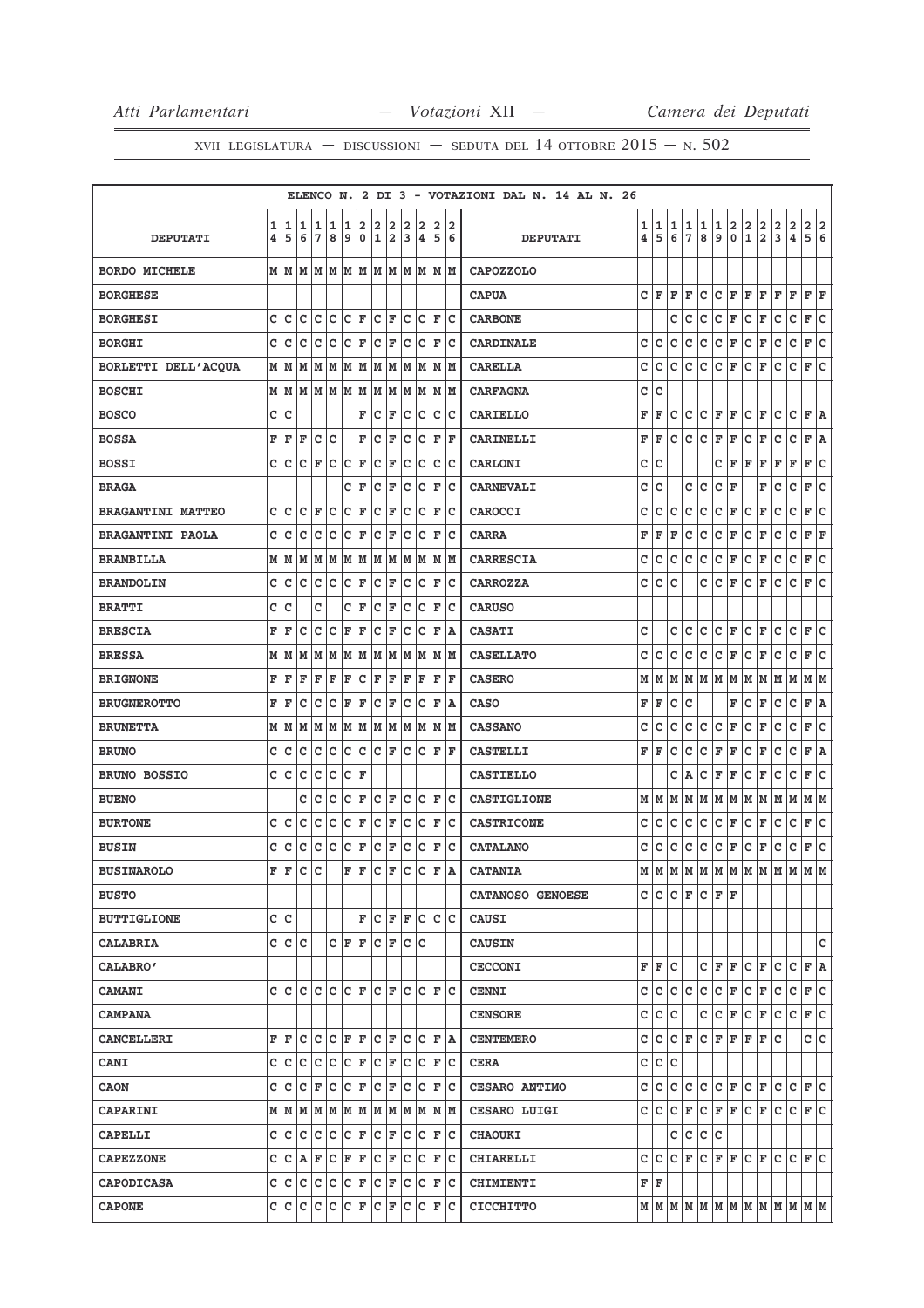|                     |   |                                                                       |     |                        |                    |                    |                         |                      |     |     |     |                    |       | ELENCO N. 2 DI 3 - VOTAZIONI DAL N. 14 AL N. 26 |   |           |   |     |       |                             |    |                              |              |     |                |              |     |
|---------------------|---|-----------------------------------------------------------------------|-----|------------------------|--------------------|--------------------|-------------------------|----------------------|-----|-----|-----|--------------------|-------|-------------------------------------------------|---|-----------|---|-----|-------|-----------------------------|----|------------------------------|--------------|-----|----------------|--------------|-----|
|                     | 1 | 1                                                                     | 1   | 1                      | 1                  | 1                  | $\overline{\mathbf{2}}$ | 2                    | 2   | 2   | 2   | 2                  | 2     |                                                 | 1 | 1         | 1 | 1   | 1     | 1                           | 2  | 2                            | 2            | 2   | $\overline{a}$ | $\mathbf{2}$ | 2   |
| <b>DEPUTATI</b>     | 4 | 5                                                                     | 6   | 17                     | 8                  | 9                  | $\mathbf 0$             | 1                    | 2   | 3   | 14  | 5                  | 6     | <b>DEPUTATI</b>                                 | 4 | 5         | 6 | 7   | 8     | 9                           | 0  | $\mathbf 1$                  | $\mathbf{2}$ | 3   | 4              | 5 6          |     |
| <b>CIMBRO</b>       |   | M M M                                                                 |     | MMMMMMM                |                    |                    |                         |                      |     |     | MM  |                    | M M   | <b>D'ATTORRE</b>                                | c | c         | c | c   | c     | c                           | F  | c                            | ΙF           | с   | c              | $\mathbf{F}$ | lc. |
| CIPRINI             |   | F F                                                                   | c   | $ C C $ $\mathbf{F}$   |                    |                    | lF.                     | $ {\bf C}  {\bf F} $ |     | lc. | lc. | F                  | ۱A    | DA VILLA                                        | F | F         | c | c   | c     | F                           | F  | c                            | F            | c   | c              | F A          |     |
| CIRACI'             |   |                                                                       |     |                        |                    |                    |                         |                      |     |     |     |                    |       | DE GIROLAMO                                     | с | c         | с | F   | с     | F                           | F  | с                            | F            | с   | с              | F            | c   |
| CIRIELLI            |   | MMMMMMMMMMMMMMM                                                       |     |                        |                    |                    |                         |                      |     |     |     |                    |       | DEL BASSO DE CARO                               |   | MM        |   |     |       | M  M  M  M  M  M  M         |    |                              |              | MM  |                | M  M         |     |
| <b>CIVATI</b>       | F | İF                                                                    | F   | F                      | ΙF                 | F                  | lc.                     | F                    | F   | F   | F   | F                  | lF.   | DEL GROSSO                                      | F | ΙF        |   |     |       |                             |    |                              |              |     |                |              |     |
| <b>COCCIA</b>       | c | lc                                                                    | c   |                        |                    |                    |                         |                      |     |     |     |                    |       | <b>DELLAI</b>                                   |   |           |   |     |       | MMMMMMMMMMMMMMM             |    |                              |              |     |                |              |     |
| <b>COLANINNO</b>    | c | c                                                                     | c   | Iс                     | Ιc                 | Iс                 | F                       | c                    | ΙF  | c   | Iс  | F                  | Iс    | <b>DELL'ARINGA</b>                              |   |           |   |     |       |                             |    |                              |              |     |                |              |     |
| <b>COLLETTI</b>     | F | l F                                                                   | c   | Ιc                     | lc                 | F                  | ΙF                      | c                    | F   | c   | Ιc  | F                  | lA.   | <b>DELLA VALLE</b>                              | F | F         | c | c   | lc.   | F F                         |    | с                            | F            | с   | c              | F A          |     |
| <b>COLONNESE</b>    | F | F                                                                     | c   | Iс                     | Ιc                 | F                  | F                       |                      | C F | c   | Iс  | F                  | ١A    | DELL'ORCO                                       | F | lF.       | с | c   | lc.   | F                           | F  | с                            | F            | c   | c              | F A          |     |
| COMINARDI           | F | ΙF                                                                    | с   | Iс                     | c                  | F                  | F                       | с                    | F   | с   | c   | F                  | ١A    | DE LORENZIS                                     |   |           |   |     |       |                             |    |                              |              |     |                |              |     |
| <b>COMINELLI</b>    | c | Ιc                                                                    | c   | Iс                     | lc                 | c                  | F                       | C                    | F   | с   | Ιc  | F                  | Iс    | DE MARIA                                        | c | lC.       | c | с   | lc.   | C F                         |    | с                            | F            | с   | c              | F C          |     |
| COPPOLA             | C | c                                                                     | c   | Ιc                     | c                  | c                  | F                       | c                    | F   | c   | c   | F                  | Ιc    | DE MENECH                                       | М | М         | M | M   | M     | M M                         |    | M                            | M            | M   | M              | M M          |     |
| <b>CORDA</b>        | F | F                                                                     | c   | lc                     | c                  | F                  | ΙF                      | C                    | ΙF  | c   | c   | F                  | ١A    | DE MICHELI                                      |   |           |   |     |       | $M$ $M$ $M$ $M$ $M$ $M$ $M$ |    | M M                          |              | MM  |                | M  M         |     |
| <b>CORSARO</b>      |   | A   A                                                                 | c   | A                      | Iс                 | A                  | A                       | с                    | A   | c   | Iс  | lA.                | Ιc    | DE MITA                                         | c | c         |   |     |       | c                           | F  | c                            | F            | c   | c              | F            | lc. |
| <b>COSCIA</b>       | C | lc                                                                    | c   | Iс                     | lc                 | Ιc                 | ΙF                      | c                    | F   | c   | c   | F                  | Ιc    | DE ROSA                                         |   |           |   |     |       |                             |    |                              |              |     |                |              |     |
| <b>COSTA</b>        |   | M   M   M                                                             |     | M  M  M  M  M  M  M  M |                    |                    |                         |                      |     |     |     |                    | M M   | DI BATTISTA                                     | F | F         | c | c   |       | F                           | ΙF | c                            | ΙF           | c   | c              | F A          |     |
| <b>COSTANTINO</b>   | F | l F                                                                   | F   | F                      | F                  | F                  | A                       | A                    | F   | F   | ΙF  | F                  | F     | DI BENEDETTO                                    | F | F         | с | с   | с     | F                           | F  | с                            | F            | с   | с              | F            | A   |
| COVA                | c | Ιc                                                                    | c   | lc                     | lc                 | Ιc                 | F                       | c                    | F   | Iс  | Ιc  | F                  | Iс    | DIENI                                           | F | F         | с | с   | с     | F                           | F  | с                            | F            | с   | $\mathbf C$    | F A          |     |
| <b>COVELLO</b>      | c | lc                                                                    |     |                        |                    |                    |                         |                      |     |     |     |                    |       | DI GIOIA                                        | М | M         | м | м   | M     | M                           | M  | M                            | M            | M   | M              | MM           |     |
| <b>COZZOLINO</b>    | F | l F                                                                   | c   | Iс                     | Ιc                 | F                  | F                       | с                    | ΙF  | c   | Iс  | F                  | ١A    | DI LELLO                                        | F | F         | F | F   | F     | F                           | F  | c                            | F            | с   | с              | F            | F   |
| CRIMI'              | c | lc                                                                    | с   | Iс                     | Ιc                 | Iс                 | F                       | lc.                  | F   | Iс  | Iс  | F                  | Ιc    | DI MAIO LUIGI                                   | т | т         | т | т   | т     | т                           | т  | т                            | T            | т   | т              | т            | ΙT  |
| CRIMI               |   |                                                                       |     |                        |                    |                    |                         |                      |     |     |     |                    |       | DI MAIO MARCO                                   |   |           |   |     |       |                             |    |                              |              |     |                |              |     |
| <b>CRIPPA</b>       | F | ١F                                                                    | Ιc  | $ C $ $\mathbf{F}$     |                    | F F                |                         |                      | C F | c   | Iс  | F                  | ΙA    | D'INCA'                                         | F | lF.       | c | с   | c     | F                           | F  | с                            | F            | с   | c              | F A          |     |
| CRIVELLARI          | c | Iс                                                                    | с   | Iс                     | c                  | c                  | F                       | c                    | F   | с   | c   | F                  | Iс    | <b>D'INCECCO</b>                                | с | с         | с | с   | с     | с                           | F  | с                            | F            | с   | с              | F            | c   |
| <b>CULOTTA</b>      | c | Ιc                                                                    | c   | c                      | c                  | c                  | F                       | c                    | F   | c   | c   | F                  | Ιc    | DI SALVO                                        | c | c         | с | с   | c     | c                           | F  | c                            | F            | с   | с              | F            | c   |
| <b>CUOMO</b>        | c | c                                                                     | lc. | c.                     | $ c c _F c$        |                    |                         |                      | F   | c   | c   | $\mathbf F$        | lc.   | <b>DISTASO</b>                                  |   |           |   |     |       |                             | F  | c                            | F            | c   | c              | F            | c   |
| <b>CUPERLO</b>      | c |                                                                       |     | c c                    |                    | $ C $ $\mathbf{F}$ |                         | $ C $ F              |     |     | c c |                    | F C   | DI STEFANO FABRIZIO                             |   |           |   |     |       |                             | F  | lc.                          | F            | с   | с              | F C          |     |
| CURRO'              |   | c  c                                                                  | lc. | C C C F                |                    |                    |                         | $ C $ $\mathbf{F}$   |     |     |     | C C F C            |       | DI STEFANO MANLIO                               |   |           |   |     |       | F F C C C F F               |    | $ {\tt C} \,  $ $\bf F \,$   |              | lc. | c              | F A          |     |
| <b>DADONE</b>       |   | F F                                                                   | lc. | Iс                     | $ C $ $\mathbf{F}$ |                    | F                       | $ {\tt C} \;  $ F    |     | с   | ΙC  | F                  | ١A    | DI STEFANO MARCO                                |   | c ic ic   |   | c   | lc Ic |                             |    |                              |              |     |                |              | c   |
| <b>DAGA</b>         |   | F  F                                                                  | Ιc  | C C F F                |                    |                    |                         | $ {\bf C}  {\bf F} $ |     | с   | Iс  | F                  | A     | DI VITA                                         |   |           |   |     |       |                             |    |                              |              |     |                |              |     |
| <b>D'AGOSTINO</b>   | c | lc                                                                    | c   | Iс                     | Iс                 | Ιc                 | F                       | c                    | F   | Iс  | Iс  | F                  | Iс    | <b>DONATI</b>                                   |   | c Ic      | c | с   | c     | C F                         |    | lc.                          | F            | с   | c              | F C          |     |
| <b>D'ALESSANDRO</b> |   | FF                                                                    | F   | F                      | c                  | F                  | F                       | c                    | F   | c   | Iс  | F                  | Ιc    | <b>D'OTTAVIO</b>                                | c | lc.       | c | lc. | c     | $ C $ F                     |    | $ C $ $\mathbf{F}$           |              | с   | c              | F C          |     |
| <b>D'ALIA</b>       |   |                                                                       |     |                        |                    |                    |                         |                      |     |     |     |                    |       | <b>DURANTI</b>                                  | F | F         | F |     |       | F F F A A F                 |    |                              |              | F   | F              | F F          |     |
| <b>DALLAI</b>       |   | c  c  c                                                               |     |                        |                    |                    | F                       | C F                  |     |     | c c | F                  | ΙC    | <b>D'UVA</b>                                    | F | F         | с | с   | c     | F                           | F  | c.                           | F            | с   | с              | F A          |     |
| <b>DALL'OSSO</b>    |   | ${\bf F}$ $\bf{F}$ $\bf{C}$ $\bf{C}$ $\bf{F}$ $\bf{F}$                |     |                        |                    |                    |                         | $ C $ F              |     |     | c c | F                  | ΙA    | <b>EPIFANI</b>                                  |   | M   M   M |   |     |       | M   M   M   M   M           |    |                              |              |     | M M M M        |              |     |
| DAL MORO            |   | c  c                                                                  | lc. | C C C F                |                    |                    |                         | $ {\bf C}  {\bf F} $ |     | с   | Iс  | F                  | ΙC    | <b>ERMINI</b>                                   | c | с         | с | с   | c     | с                           | F  | с                            | F            | с   | c              | F C          |     |
| <b>D'AMBROSIO</b>   |   | FF                                                                    |     | C C C F F              |                    |                    |                         | $ C $ F              |     |     | c c |                    | F   A | <b>FABBRI</b>                                   | c | с         | с | с   | c     | $ {\tt C}\, $ F             |    | c                            | F            | с   | С              | F C          |     |
| <b>DAMBRUOSO</b>    |   | $M$ $ M$ $ M$ $ M$ $ M$ $ M$ $ M$ $ M$ $ M$                           |     |                        |                    |                    |                         |                      |     |     | M M |                    | M M   | <b>FAENZI</b>                                   | F | F         | F | F   | c     | F                           | F  | c                            | F            | c   | c              | F F          |     |
| <b>DAMIANO</b>      |   | $M$   $M$   $M$   $M$   $M$   $M$   $M$   $M$   $M$   $M$   $M$   $M$ |     |                        |                    |                    |                         |                      |     |     |     |                    |       | <b>FALCONE</b>                                  |   | c c c     |   | lc. | c     | $ C $ F                     |    | $ {\tt C} \,  $ ${\tt F} \,$ |              | с   | c              | F C          |     |
| <b>D'ARIENZO</b>    |   |                                                                       |     |                        |                    |                    |                         |                      |     | lc. |     | $ C $ $\mathbf{F}$ | ∣c    | <b>FAMIGLIETTI</b>                              |   | c  c      |   |     |       |                             |    | с                            | F            | C   | c              | F C          |     |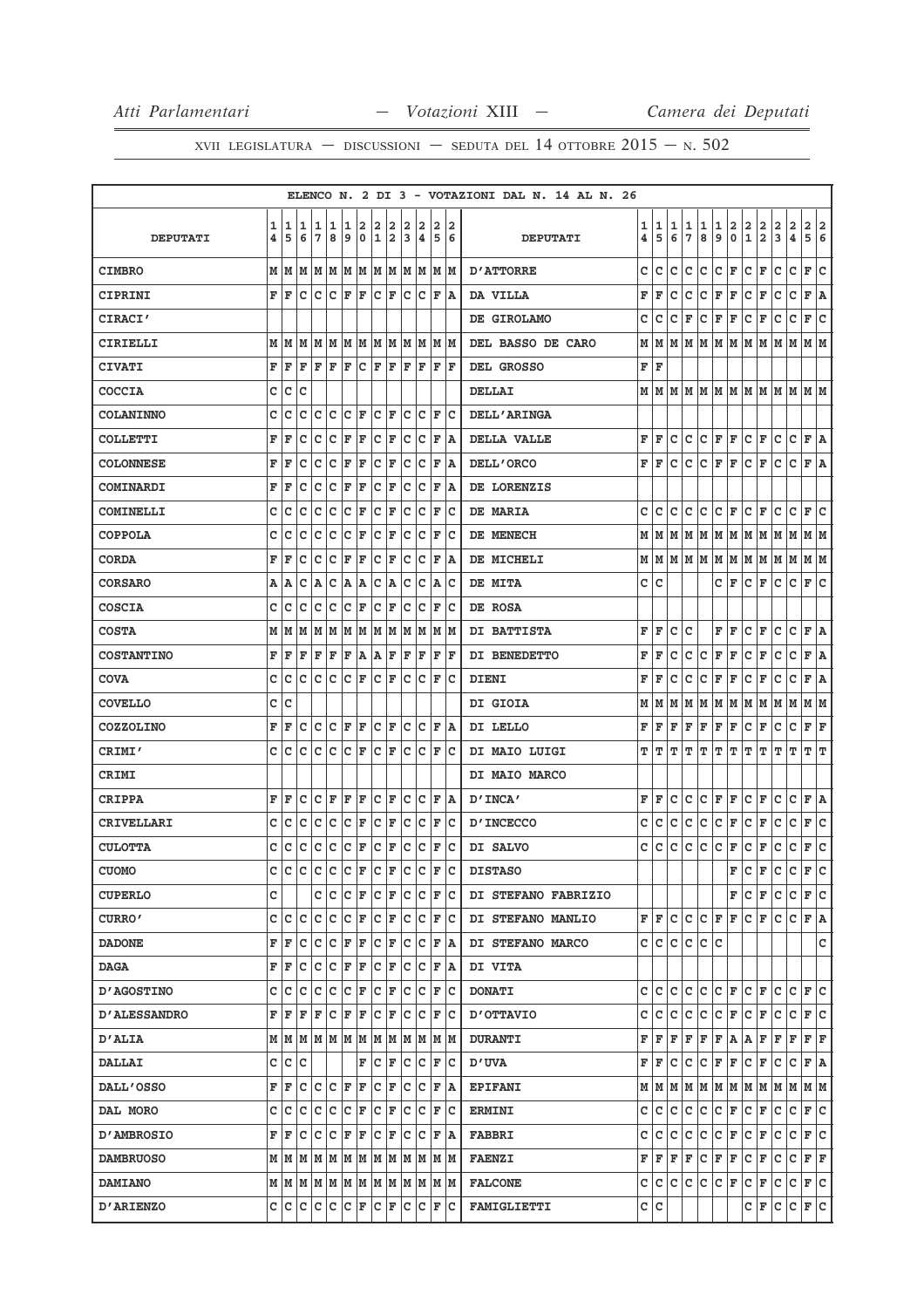|                           |   |        |        |         |        |                      |                      |                      |     |             |                        |   |               | ELENCO N. 2 DI 3 - VOTAZIONI DAL N. 14 AL N. 26 |        |        |              |             |             |        |                    |                    |                                                                             |                        |              |                          |        |
|---------------------------|---|--------|--------|---------|--------|----------------------|----------------------|----------------------|-----|-------------|------------------------|---|---------------|-------------------------------------------------|--------|--------|--------------|-------------|-------------|--------|--------------------|--------------------|-----------------------------------------------------------------------------|------------------------|--------------|--------------------------|--------|
|                           | 1 | 1<br>5 | 1<br>6 | 1<br>7  | 1<br>8 | 1<br>9               | 2<br>$\mathbf 0$     | 2                    | 2   | 2           | 2                      | 2 | 12            |                                                 | 1<br>4 | 1<br>5 | 1<br>6       | 1<br>7      | 1<br>8      | 1<br>9 | 2<br>$\mathbf 0$   | $\frac{2}{1}$      | $\frac{2}{2}$                                                               | 2<br>3                 | 2<br>4       | $\mathbf{2}$<br>5        | 2<br>6 |
| <b>DEPUTATI</b>           | 4 |        |        |         |        |                      |                      | 1                    | 2   | 3           | $\pmb{4}$              | 5 | 6             | <b>DEPUTATI</b>                                 |        |        |              |             |             |        |                    |                    |                                                                             |                        |              |                          |        |
| <b>FANTINATI</b>          | F | F      | с      | c       | c      | F                    | ΙF                   | c                    | F   | c           | Iс                     | F | A             | <b>GALLI CARLO</b>                              |        |        |              |             |             |        |                    |                    |                                                                             |                        |              |                          |        |
| <b>FANUCCI</b>            | c | c      | с      | с       | с      | c                    | F                    | с                    | F   | с           | c                      | F | Iс            | GALLI GIAMPAOLO                                 | c      | с      |              | c           | с           | с      |                    |                    |                                                                             |                        |              |                          |        |
| <b>FARAONE</b>            | M | M      | M      | M       | M      | M                    | M                    | M                    | M   | М           | M                      | М | lм            | <b>GALLINELLA</b>                               | F      | F      | с            | c           | c           | F      | F                  | c                  | F                                                                           | с                      | c            | F                        | ۱A.    |
| <b>FARINA DANIELE</b>     |   | F      | F      | F       | F      | F                    | A                    | A                    | F   | F           | F                      | F | F             | GALLO LUIGI                                     | F      | F      | c            | с           | c           | F      | F                  | c                  | F                                                                           | c                      | c            | F                        | A      |
| <b>FARINA GIANNI</b>      | c | c      | C      | c       | c      | c                    | ΙF                   | c                    | ΙF  | c           | Ιc                     | F | Ιc            | GALLO RICCARDO                                  | с      | с      | c            | F           | c           | F      | F                  | c                  | F                                                                           | с                      | c            | c                        | c      |
| <b>FASSINA</b>            | F | F      | F      | F       | F      | F                    |                      | Α                    | F   | F           | F                      | F | F             | <b>GALPERTI</b>                                 | с      | c      |              | c           | с           | с      | F                  | с                  | F                                                                           | с                      | $\mathtt{C}$ | F                        | lc.    |
| <b>FAUTTILLI</b>          | c | c      | c      | c       | c      | c                    | F                    | c                    | F   | с           | c                      | F | Ιc            | <b>GANDOLFI</b>                                 | F      | F      | F            | c           | с           | c      | F                  | F                  | F                                                                           | с                      | с            | F                        |        |
| <b>FAVA</b>               | F | F      | F      | F       | F      | F                    | F                    | F                    | F   | F           | F                      | F | F             | <b>GARAVINI</b>                                 | с      | с      | с            | с           | c           | C F    |                    | с                  | F                                                                           | с                      | c            | F                        | lc     |
| <b>FEDI</b>               | c | c      | с      | c       | C      | c                    | F                    | c                    | F   | с           | c                      | F | Ιc            | <b>GARNERO SANTANCHE'</b>                       |        |        |              | F           | с           | F      | F                  | с                  | F                                                                           | с                      | c            | F                        | c      |
| <b>FEDRIGA</b>            |   |        |        |         |        |                      |                      |                      |     |             |                        |   |               | <b>GAROFALO</b>                                 | c      | c      | с            | c           | c           | c      | F                  | c                  | F                                                                           | c                      | c            | F                        | c      |
| <b>FERRANTI</b>           | c | C      | c      | C       | C      | с                    | ΙF                   | c                    | ΙF  | c           |                        | F | Iс            | <b>GAROFANI</b>                                 | М      | M      | lМ           |             | M  M        | M M    |                    | M M                |                                                                             | MM                     |              | M  M                     |        |
| <b>FERRARA</b>            | М | M      | M      | M       | M      | M                    | M                    | M                    | M   |             | M M                    |   | M  M          | <b>GASPARINI</b>                                | с      | c      |              |             |             |        | F                  | $\mathbf{F}$       | F                                                                           | с                      | c            | F                        | с      |
| <b>FERRARESI</b>          | F | F      | с      | Iс      | c      | F                    | F                    | c                    | F   | c           | Iс                     | F | ١A            | <b>GEBHARD</b>                                  | c      | A      | Α            | c           | c           | c      | F                  | c                  | F                                                                           | c                      | c            | F A                      |        |
| <b>FERRARI</b>            | c | c      | c      | c       | c      | lc.                  | F                    | c                    | ΙF  | с           | Iс                     | F | Ιc            | <b>GELLI</b>                                    |        |        |              |             |             |        |                    |                    |                                                                             |                        |              |                          |        |
| <b>FERRO</b>              | c | c      |        | c       | c      |                      | F                    | c                    | F   | с           | Iс                     | F | Iс            | <b>GELMINI</b>                                  | c      | c      | c            | F           | c           | F      | F                  | c                  | F                                                                           | c                      | c            | F                        | lc.    |
| <b>FIANO</b>              |   |        |        |         |        |                      |                      |                      |     |             |                        |   |               | <b>GENOVESE</b>                                 |        |        |              |             |             |        |                    |                    |                                                                             |                        |              |                          |        |
| <b>FICO</b>               | M | M      | M      | M       | M      | M                    | lМ                   | M  M                 |     |             | M M                    |   | MM            | GENTILONI SILVERI                               | М      | lм     | lМ           |             |             |        |                    |                    | M   M   M   M   M   M   M   M   M                                           |                        |              |                          |        |
| <b>FIORIO</b>             | c | c      | c      | C       | C      |                      | F                    | C                    | F   | c           | c                      | F | Iс            | <b>GHIZZONI</b>                                 | C      | c      | c            | c           | c           | C F    |                    | c                  | F                                                                           | c                      | $\mathtt{C}$ | F                        | lc     |
| <b>FIORONI</b>            | М | M      | M      | M       | M      | M                    | M                    | M                    | M   | M           | M                      | M | lМ            | <b>GIACHETTI</b>                                | c      | c      | c            | с           | c           | C F    |                    | c                  | F                                                                           | с                      | с            | F                        | с      |
| <b>FITZGERALD NISSOLI</b> | с | c      | C      |         |        | с                    | F                    | с                    | F   | $\mathbf C$ | c                      | F | Iс            | <b>GIACOBBE</b>                                 | с      | с      | с            | с           | c           | C F    |                    | C F                |                                                                             | c                      | c            | F                        | c      |
| <b>FOLINO</b>             | c | c      | c      | c       | c      | c                    | F                    | с                    | F   | с           | c                      | F | Ιc            | <b>GIACOMELLI</b>                               | М      | M      | lМ           | м           | lм          |        | M   M   M          |                    | lм                                                                          | M                      | M            | M  M                     |        |
| FONTANA CINZIA MARIA      | c | Ιc     | с      | c       | c      | c                    | F                    | c                    | F   | с           | Iс                     | F | Iс            | <b>GIACOMONI</b>                                | с      | c      | с            | F           | с           |        |                    |                    |                                                                             |                        |              |                          |        |
| <b>FONTANA GREGORIO</b>   |   |        |        |         |        |                      |                      |                      |     |             |                        |   |               | <b>GIAMMANCO</b>                                |        |        | c            | F           | с           | F      | F                  | с                  | F                                                                           | с                      | c            | F                        | c      |
| <b>FONTANELLI</b>         | M | M      | M      | M       | M      | lМ                   | M                    | M M                  |     | M           | lм                     |   | M M           | <b>GIGLI</b>                                    | c      | с      | $\mathtt{C}$ | $\mathbf C$ | c           | C F    |                    | $ c _F$            |                                                                             | c                      | c            | F                        | c      |
| <b>FORMISANO</b>          | м | M      | M      | M       | M      | M                    | M                    | MM                   |     | M           | M                      |   | M M           | <b>GINATO</b>                                   | с      | с      | с            | с           | с           | с      | F                  | с                  | F                                                                           |                        | с            | F                        | c      |
| <b>FOSSATI</b>            |   |        |        | c       | Ιc     | lc.                  | F                    | c                    | F   | Iс          | Iс                     | F |               | <b>GINEFRA</b>                                  | c      | с      | c            | c           | c           | c      | F                  | c                  | F                                                                           | c                      | c            | F                        | c      |
| <b>FRACCARO</b>           | F | lF.    | lc.    | C C F F |        |                      |                      | $ C $ $\mathbf{F}$   |     |             | $ C C $ $\mathbf{F} C$ |   |               | <b>GINOBLE</b>                                  |        |        | c            |             | с           |        | $ C $ $\mathbf{F}$ | $ C $ $\mathbf{F}$ |                                                                             | $ C C $ $\mathbf{F} C$ |              |                          |        |
| <b>FRAGOMELI</b>          |   |        |        |         |        |                      |                      |                      |     |             |                        |   |               | GIORDANO GIANCARLO                              | F      | ΙF.    |              | F F         | F           |        | F A                | AF                 |                                                                             | lF.                    | F            | $F$ $F$                  |        |
| <b>FRANCESCHINI</b>       |   |        |        |         |        |                      |                      |                      |     |             |                        |   |               | GIORDANO SILVIA                                 | F      | F      | c            | c           | ∣c.         | F F    |                    | C F                |                                                                             | c                      | c            | F A                      |        |
| FRATOIANNI                | F | lF     |        |         |        |                      |                      |                      |     |             |                        |   |               | GIORGETTI ALBERTO                               | c      | c      | c            | F           | c           | F F    |                    | $ c _F$            |                                                                             | c                      | c            | F C                      |        |
| <b>FREGOLENT</b>          | c | c.     | c      | c c     |        | $ {\bf C}  {\bf F} $ |                      | $ c _F$              |     |             | lc lc.                 |   | $ {\bf F} $ C | GIORGETTI GIANCARLO                             | c      | c      | lc.          | c.          | c.          |        |                    |                    | C F C F C                                                                   |                        |              | $ C $ $\mathbf{F}$ $ C $ |        |
| <b>FRUSONE</b>            | F | F      | c      | c c     |        | F                    | F                    | $ {\bf C}  {\bf F} $ |     | с           | IC.                    |   | F A           | <b>GIORGIS</b>                                  | c      | IC.    | с            | с           | c           |        | C F                | $ C $ F            |                                                                             | с                      |              | C F C                    |        |
| <b>FUCCI</b>              | c | Ιc     | lc.    | F       | lc.    | F                    | ΙF                   | lc.                  | ΙF  | lc.         | Ιc                     | F | Ιc            | GITTI                                           |        | c      | c            | c           | lc.         |        | C F                | $ {\tt C}\, $ F    |                                                                             | lc.                    | C F          |                          |        |
| <b>FURNARI</b>            |   |        |        |         |        |                      |                      |                      |     |             |                        |   |               | GIULIANI                                        | c      | c.     | c            |             | c c         |        | C F                | $ C $ F            |                                                                             | c                      |              | $ C $ $\mathbf{F}$ $ C $ |        |
| FUSILLI                   | c | c      | c      | c       | c      | lc                   |                      |                      | F   | c           | Ιc                     | F | Ιc            | GIULIETTI                                       | c      | c      | c            | c           | c           |        | C F                | C F                |                                                                             | c                      | c            | F                        | lc.    |
| <b>GADDA</b>              | c | Iс     | Ιc     | Iс      | c      |                      | $ {\bf C}  {\bf F} $ | lc.                  | ΙF  | c           | Iс                     |   | F C           | <b>GNECCHI</b>                                  | c      | IC.    | lc.          | ∣c∙         | c           |        | C F C F            |                    |                                                                             | lc.                    |              | $ C $ $\mathbf{F}$ $ C $ |        |
| <b>GAGNARLI</b>           | F | F      | C      | Iс      | c      | F                    | F                    | c                    | ΙF  | c           | Ιc                     | F | ۱A.           | GOZI                                            |        |        |              |             |             |        |                    |                    | $M$   $M$   $M$   $M$   $M$   $M$   $M$   $M$   $M$   $M$   $M$   $M$   $M$ |                        |              |                          |        |
| <b>GALAN</b>              |   |        |        |         |        |                      |                      |                      |     |             |                        |   |               | <b>GRANDE</b>                                   |        |        |              |             |             |        |                    |                    |                                                                             |                        |              |                          |        |
| <b>GALATI</b>             | c | ΙF     | c      | F       | Iс     | F                    | ΙF                   |                      | C F | c           | lc                     |   |               | <b>GRASSI</b>                                   |        | C C    | c            |             | C C E F C F |        |                    |                    |                                                                             | lc.                    |              | $ C $ $\mathbf{F}$ $ C $ |        |
| <b>GALGANO</b>            | c | ∣c     | F      | Iс      |        | с                    |                      | c                    | F   | c           | c                      | F | lc.           | <b>GRECO</b>                                    |        | C C C  |              |             | c c         |        | C F                | $ c _F$            |                                                                             | c                      |              | $ C $ $\mathbf{F}$ $ C $ |        |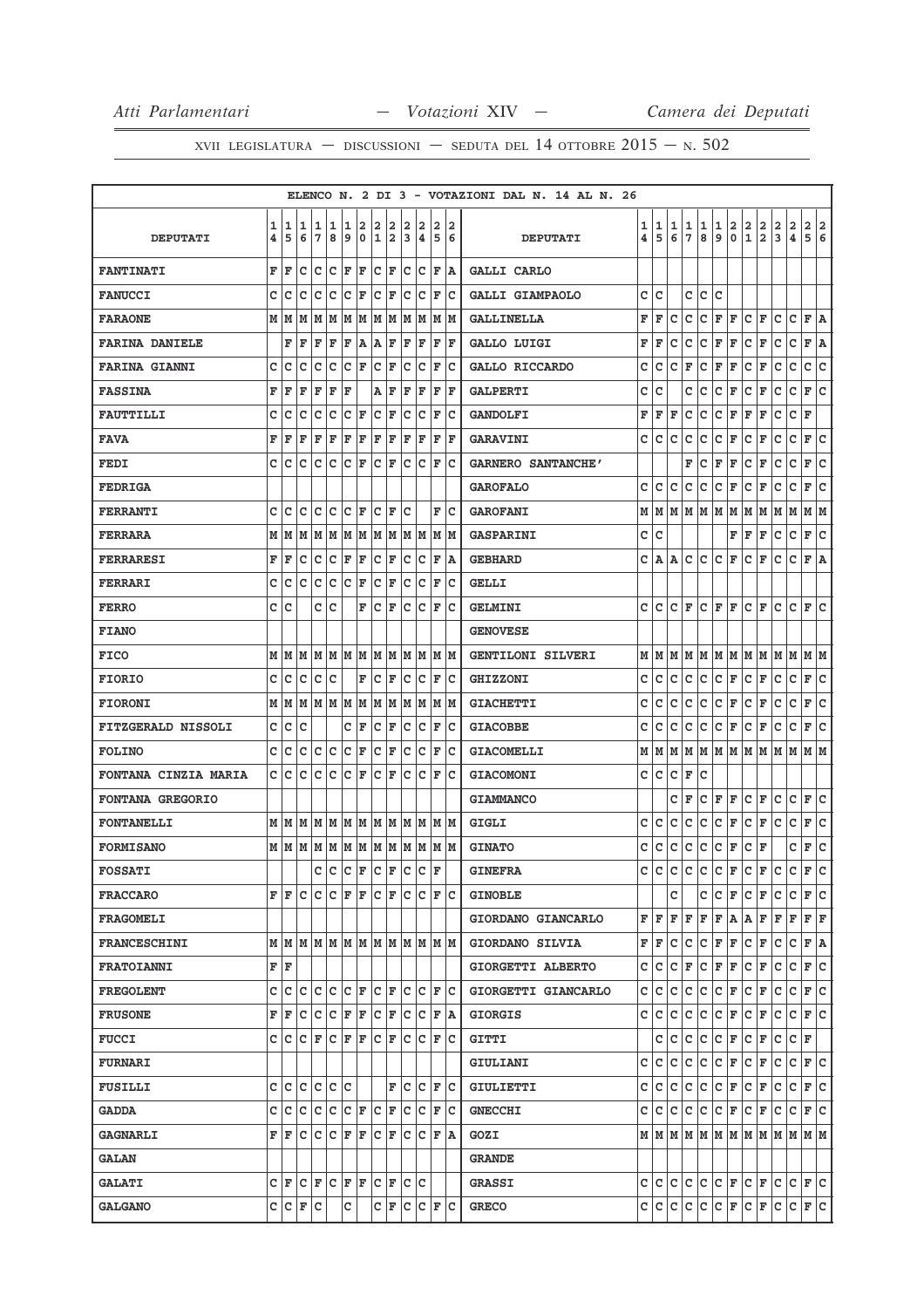|                          |        |        |        |                     |        |        |                  |                   |        |        |                |        |        | ELENCO N. 2 DI 3 - VOTAZIONI DAL N. 14 AL N. 26 |        |              |        |                      |                     |                       |                |                              |                              |        |              |        |        |
|--------------------------|--------|--------|--------|---------------------|--------|--------|------------------|-------------------|--------|--------|----------------|--------|--------|-------------------------------------------------|--------|--------------|--------|----------------------|---------------------|-----------------------|----------------|------------------------------|------------------------------|--------|--------------|--------|--------|
| <b>DEPUTATI</b>          | 1<br>4 | 1<br>5 | 1<br>6 | 1<br>$\overline{7}$ | 1<br>8 | 1<br>9 | 2<br>$\mathbf 0$ | 2<br>$\mathbf{1}$ | 2<br>2 | 2<br>3 | 2<br>$\pmb{4}$ | 2<br>5 | 2<br>6 | <b>DEPUTATI</b>                                 | 1<br>4 | 1<br>5       | 1<br>6 | 1<br>7               | 1<br>8              | 1<br>9                | 2<br>$\pmb{0}$ | 2<br>$\mathbf{1}$            | 2<br>$\overline{\mathbf{2}}$ | 2<br>3 | 2<br>4       | 2<br>5 | 2<br>6 |
| <b>GREGORI</b>           | F      | F      | F      | F                   | F      | F      | Α                | Α                 | F      | F      |                | F      | F      | <b>LORENZIN</b>                                 | м      | M            | м      | M                    | M                   | MM                    |                | M                            | M                            | M      | М            | MM     |        |
| <b>GRIBAUDO</b>          | C      | c      | C      | c                   | C      | c      | F                | c                 | F      | c      | c              | F      | c      | <b>LOSACCO</b>                                  | м      | M            | M      | lм                   | M                   | MM                    |                | M                            | M                            | M      | M            | M  M   |        |
| <b>GRILLO</b>            | F      | F      | с      | c                   | c      | F      | F                | с                 | F      | c      |                | F      | ΙA     | LOTTI                                           |        | M   M        |        |                      | M  M  M  M  M  M  M |                       |                |                              |                              | M      | M            | M  M   |        |
| <b>GRIMOLDI</b>          | c      |        | c      | с                   | c      | c      | F                | c                 | F      | C      | c              | F      | Ιc     | LUPI                                            |        | MM           | М      | М                    | М                   | M   M                 |                | М                            | M                            | М      | M            | М      | M      |
| <b>GUERINI GIUSEPPE</b>  | c      | c      | C      | C                   | C      | c      | F                | c                 | F      | c      | c              | F      | lc     | LUPO                                            |        |              | c      | c                    | с                   | $\mathbf F$           | F              | c                            | F                            | с      | с            | F A    |        |
| <b>GUERINI LORENZO</b>   |        |        |        |                     |        |        |                  |                   |        |        |                |        |        | <b>MADIA</b>                                    | м      | lМ           | M      | M                    | M                   |                       | MMMM           |                              |                              | MM     |              | M  M   |        |
| <b>GUERRA</b>            | М      | M      | M      | M                   | M      | M      | M                | M                 | M      | lм     | M              |        | M M    | <b>MAESTRI ANDREA</b>                           | F      | F            | F      | F                    | F                   | F                     | lc.            | F                            | F                            | F      | F            | F      | F      |
| <b>GUIDESI</b>           | c      | c      | c      | c                   | c      | c      | F                | с                 | F      | c      | c              | F      | Iс     | <b>MAESTRI PATRIZIA</b>                         | F      | F            | c      | c                    | c                   | c                     | F              | c                            | F                            | c      | $\mathtt{C}$ | F      | lc.    |
| <b>GULLO</b>             | C      | c      | с      | с                   | C      | c      | F                | c                 | F      | с      | с              | F      | c      | <b>MAGORNO</b>                                  |        |              |        |                      |                     |                       |                |                              |                              |        |              |        |        |
| <b>GUTGELD</b>           | c      | c      | c      | c                   | c      | c      | F                | c                 | F      | с      | c              | F      | Iс     | <b>MAIETTA</b>                                  |        |              |        |                      |                     |                       |                |                              |                              |        |              |        |        |
| <b>IACONO</b>            |        |        |        | c                   | c      | с      | F                | c                 | F      | c      | c              | F      | c      | <b>MALISANI</b>                                 | F      | F            |        | c                    | c                   | CF                    |                | c                            | F                            | c      | с            | F      | c      |
| <b>IANNUZZI CRISTIAN</b> | F      | F      | F      | А                   | A      | F      | F                | C                 | F      | F      | F              | ΙF     | F      | <b>MALPEZZI</b>                                 | C      | $\mathbf{C}$ | c      | $\mathbf{C}$         | с                   | c                     |                | c                            | F                            | C      | c            | F      | lc.    |
| IANNUZZI TINO            | C      | Iс     | c      | c                   | c      | c      | F                | c                 | F      | c      | c              | F      | Ιc     | <b>MANCIULLI</b>                                | с      | с            | с      |                      | с                   | c                     | F              | с                            | F                            | с      | с            | F      | c      |
| <b>IMPEGNO</b>           |        |        |        |                     |        |        |                  |                   |        |        |                |        |        | <b>MANFREDI</b>                                 | с      | C            | c      | с                    | c                   | c                     | F              | c                            | F                            | c      | с            | F      | C      |
| <b>INCERTI</b>           | c      | lc.    |        | c                   |        | c      | ΙF               |                   | F      | c      | c              | F      | Ιc     | <b>MANNINO</b>                                  | F      | F            | c      | c                    | с                   | F                     | F              | с                            | F                            | c      | c            | F A    |        |
| <b>INVERNIZZI</b>        |        |        | с      |                     | с      | с      | F                | с                 | F      | с      | с              | F      | c      | <b>MANTERO</b>                                  | F      | F            | с      | с                    | с                   | F                     | F              | с                            | F                            | с      | с            | F      | A      |
| IORI                     | с      | c      | C      | с                   | c      | с      | F                | C                 | F      | с      | c              | F      | Iс     | <b>MANZI</b>                                    | с      | с            | с      | с                    | c                   | с                     | F              | с                            | F                            | с      | с            | F      | c      |
| <b>KRONBICHLER</b>       | F      | ΙF     | F      | F                   | F      | F      | A                | Α                 | F      | F      | F              | F      | l F    | <b>MARANTELLI</b>                               | c      | C            | c      | с                    | с                   | с                     | F              | с                            | F                            | с      | с            | F      | c      |
| <b>L'ABBATE</b>          | F      | ΙF     | C      | c                   | C      | F      | F                | c                 | F      | c      | c              | F      | lA.    | MARAZZITI                                       | М      | M            | м      | М                    | M                   | М                     | M              | М                            | M                            | M      | М            | MM     |        |
| LABRIOLA                 | F      | F      | A      | F                   | F      | F      | F                | F                 | F      | F      | F              | F      | F      | <b>MARCHETTI</b>                                | с      | c            |        | c                    | c                   | c                     | F              | c                            | F                            | c      | c            | F      | lc.    |
| LACQUANITI               | C      | c      | C      | c                   | c      | c      | F                | c                 | F      | с      | с              | F      | c      | <b>MARCHI</b>                                   | с      | C            | с      | c                    | c                   | c                     | F              | c                            | F                            | с      | с            | F      | C      |
| <b>LAFFRANCO</b>         | c      | c      | c      |                     | C      | F      | F                | c                 | F      | c      | c              | F      | Iс     | <b>MARCOLIN</b>                                 | с      | с            | c      | с                    | c                   | c                     | F              | c                            | F                            | с      | c            | F      | lc.    |
| <b>LAFORGIA</b>          | с      | c      |        | с                   | C      | с      | F                | с                 | F      | с      | с              | F      | c      | <b>MARCON</b>                                   | F      | F            | F      | F                    | F                   | F                     | A              | Α                            | F                            | F      | F            | F      | F      |
| <b>LAINATI</b>           | C      | c      | с      | F                   | c      | F      | F                | c                 | F      | C      | c              | F      | Iс     | <b>MARGUERETTAZ</b>                             | с      | с            |        | с                    | с                   | с                     | F              | с                            | F                            | с      | с            | F      | c      |
| LA MARCA                 |        |        |        |                     |        |        |                  |                   |        |        |                |        |        | <b>MARIANI</b>                                  | c      | с            | c      | с                    | c                   | с                     | F              | с                            | F                            | с      | с            | F      | c      |
| <b>LA RUSSA</b>          | М      | lм     | M      | M                   | M      | M      | M                | M                 | M      | M      | M              | M      | lм     | <b>MARIANO</b>                                  | c      | c            | c      | c                    | c                   | c                     | F              | c                            | F                            | c      | с            | F      | c      |
| <b>LATRONICO</b>         | c      | с      | Iс     | F                   | Iс     | F      | F                | lc.               | F      | Iс     | Iс             |        | c c    | <b>MAROTTA</b>                                  |        |              |        |                      |                     |                       |                |                              |                              |        |              |        |        |
| <b>LATTUCA</b>           | c      | Iс     | c      | Iс                  | c      | c      | F                | c                 | F      | c      | lc.            | F      | Ιc     | <b>MARROCU</b>                                  |        | C C          | c      | lc.                  | lc.                 | $ {\bf C}  {\bf F} $  |                | $ {\bf C}  {\bf F} $         |                              | c      | c            | F C    |        |
| <b>LAURICELLA</b>        | c      | c      | lc.    | lc.                 | Iс     | c      | F                | c                 | F      | lc     |                | F      | Ιc     | <b>MARRONI</b>                                  | c      | lc.          | lc.    | lc.                  | c                   | C F                   |                | $ {\tt C} \,  $ F            |                              | с      | c            | F C    |        |
| <b>LAVAGNO</b>           | c      | c      | c      | с                   | c      | с      | F                | c                 | F      | c      | c              | F      | Ιc     | <b>MARTELLA</b>                                 |        | C C          | с      | c                    | c                   | CF                    |                | c                            | F                            | c      | c            | F C    |        |
| <b>LENZI</b>             | c      | c      | c      | c                   | c      | c      | F                | c                 | F      | c      | c              | F      | Iс     | <b>MARTELLI</b>                                 |        |              |        |                      |                     |                       |                |                              |                              |        |              |        |        |
| <b>LEVA</b>              | М      | M      | M      | M                   | M      | M      | M                | M                 | lм     | M      | M              |        | M M    | <b>MARTI</b>                                    |        |              |        |                      |                     |                       |                |                              |                              |        |              |        |        |
| LIBRANDI                 | c      | с      | c      | с                   | c      | c      | F                | c                 | F      | c      | c              | F      | Ιc     | <b>MARTINELLI</b>                               |        | c  c         |        | $ {\bf C}  {\bf F} $ | $ C $ $\mathbf{F}$  |                       |                |                              |                              |        |              |        |        |
| LIUZZI                   | F      | F      | c      | Iс                  | Iс     | F      | F                | c                 | F      | c      | c              |        | F A    | <b>MARTINO ANTONIO</b>                          |        |              |        |                      |                     |                       |                |                              |                              |        |              |        |        |
| <b>LOCATELLI</b>         | F      | F      | F      | F                   | F      | F      |                  | F                 | F      | F      | F              | F      | F      | MARTINO PIERDOMENICO                            | c      | lc.          | c      | c                    | c                   | CF                    |                | C F                          |                              | с      | c            | F C    |        |
| <b>LODOLINI</b>          | c      | с      | Iс     | Iс                  | Iс     | c      | F                |                   | C F    | с      | lc.            |        | F C    | <b>MARZANA</b>                                  | F      | F            | c      | lc.                  | lc.                 | F F                   |                | c                            | F                            | c      | c            | F A    |        |
| LOMBARDI                 |        |        |        |                     |        |        |                  |                   |        |        |                |        |        | <b>MARZANO</b>                                  |        | FF           | F      | F                    | F                   | F                     | c              | F                            | F                            | F      | F            | F F    |        |
| LO MONTE                 | F      | F      | c      | F F                 |        | ١F     |                  |                   |        |        |                |        |        | <b>MASSA</b>                                    | c      |              | c      | c                    | c                   | C F                   |                | c.                           | F                            | c      | $\mathtt{C}$ | F c    |        |
| <b>LONGO</b>             | C      | Ιc     | c      | F                   | c      | F      | F                | c                 | F      | F      | lc.            | F      | ΙC     | <b>MATARRELLI</b>                               |        | c  c         | c      | c                    | c                   | C F                   |                | $ {\tt C} \,  $ ${\tt F} \,$ |                              | F      | F            | F F    |        |
| <b>LOREFICE</b>          | F      | F      | c      | с                   | c      | F      | F                | c                 | F      | c      | c              | F      | ١A     | <b>MATARRESE</b>                                |        | C C C        |        | c c                  |                     | $ {\tt C}\, {\tt F} $ |                | $ C $ F                      |                              | с      | c.           | F C    |        |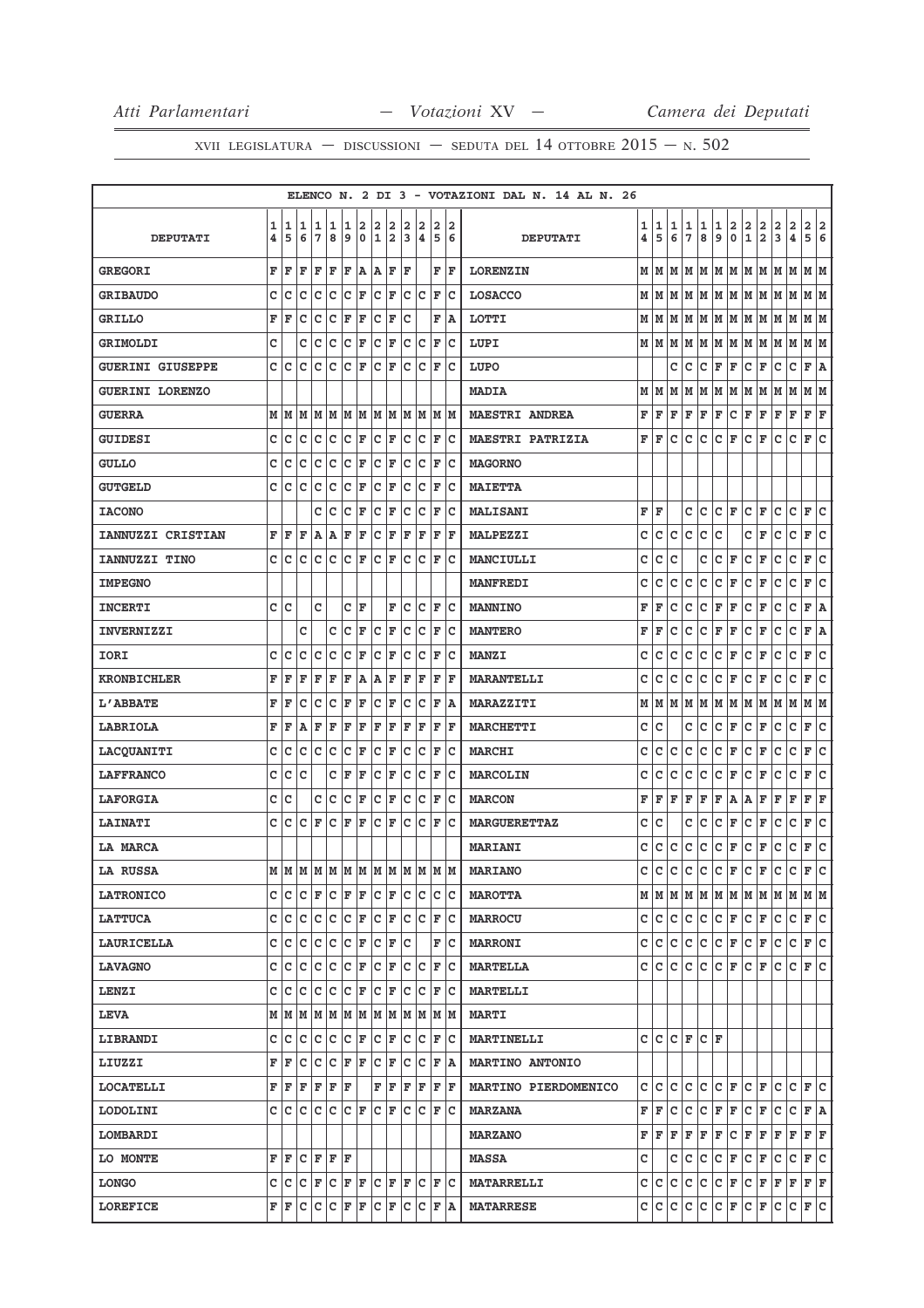|                       |   |     |     |     |     |     |     |      |    |   |      |    |      | ELENCO N. 2 DI 3 - VOTAZIONI DAL N. 14 AL N. 26                                                                 |              |                          |
|-----------------------|---|-----|-----|-----|-----|-----|-----|------|----|---|------|----|------|-----------------------------------------------------------------------------------------------------------------|--------------|--------------------------|
|                       | 1 | 1   | 1   | 1   | 1   | 1   | 2   | 2    | 2  | 2 | 2    | 2  | 2    | 2<br>1<br>1<br>1<br>1<br>1<br>1                                                                                 | 2            | 2<br>2                   |
| <b>DEPUTATI</b>       | 4 | 5   | 6   | 7   | 8   | 9   | 0   | 1    | 2  | 3 | 4    | 5  | 6    | $\frac{2}{1}$<br>$\frac{2}{2}$<br>$\frac{2}{3}$<br>7<br>9<br>$\mathbf 0$<br>5<br>6<br>8<br>4<br><b>DEPUTATI</b> | 4            | 5<br>6                   |
| MATTIELLO             | c | c   | с   | c   | c   | c   | F   | с    | F  | c | Iс   | F  | Iс   | F<br>F<br>F<br>A<br>F<br>F<br>F<br>Α<br>F<br>F<br><b>NICCHI</b>                                                 | F            | F<br>F                   |
| <b>MAURI</b>          | c | c   | с   | c   | c   | c   | F   | c    | F  | C | c    | F  | Iс   | c<br>c<br>c<br>c<br>F<br>c<br>F<br>c<br><b>NICOLETTI</b><br>с<br>с                                              | c            | F<br>c                   |
| MAZZIOTTI DI CELSO    | М | M   | М   | M   | M   | M   | M   | M    | M  | М | M    | M  | lм   | c<br>C<br>c<br>$\mathbf F$<br>F<br>c<br>F<br>c<br>с<br>F<br><b>NIZZI</b>                                        | c            | c<br> c                  |
| MAZZOLI               | c | c   | с   | c   | c   | c   | F   | c    | F  | с | Ιc   | F  | Iс   | c<br>c<br><b>NUTI</b><br>F<br>F<br>с<br>с<br>F<br>F<br>F<br>с                                                   | $\mathtt{C}$ | F<br>A                   |
| MELILLA               | F | F   | F   | F   | F   | F   | A   | Α    | F  | F | F    | F  | ΙF   | c<br>c<br>c<br>c<br>с<br>c<br>c<br>lF.<br>lF.<br><b>OCCHIUTO</b>                                                | c            | F<br>c                   |
| MELILLI               | c | c   | с   |     | c   | c   | F   | c    | F  | c | Ιc   | ΙF | Iс   | c<br>c<br>c<br>с<br>с<br>с<br><b>OLIARO</b>                                                                     |              |                          |
| <b>MELONI GIORGIA</b> |   |     |     |     |     |     |     |      |    |   |      |    |      | c<br>c<br>с<br>F<br>с<br>F<br>с<br><b>OLIVERIO</b>                                                              | с            | F<br>c                   |
| <b>MELONI MARCO</b>   | c | Iс  | с   | Iс  | с   | Iс  | F   | с    | F  | с | Iс   | F  | Iс   | ORFINI                                                                                                          |              |                          |
| <b>MERLO</b>          | M | M   | М   | M   | M   | M   | M   | M    | M  | M | M    | M  | M    | MMMMMMMM<br>М<br>M<br>M<br><b>ORLANDO</b>                                                                       | lм           | MM                       |
| <b>META</b>           | М | M   | M   | M   | M   |     | M M | MM   |    |   | M  M |    | M  M | c<br>lc.<br><b>OTTOBRE</b>                                                                                      |              |                          |
| MICCOLI               | c | c   | с   | c   | c   | c   | F   | с    | F  | с | Ιc   | F  | Iс   | c<br>c<br><b>PAGANI</b><br>с<br>с<br>F<br>с<br>F<br>с                                                           | c            | c<br>F                   |
| MICILLO               | F | F   | c   | c   | c   | F   | F   | c    | ΙF | c | Ιc   | F  | ١A   | c<br>c<br>F<br><b>PAGANO</b>                                                                                    | c            | F<br>c                   |
| MIGLIORE              | М | M   | M   | M   | M   | M   | M   | M  M |    | M | M    | M  | lм   | F<br>F<br>F<br>F<br>F<br>F<br>F<br>F<br><b>PAGLIA</b><br>١A                                                     |              | F F                      |
| <b>MILANATO</b>       | c | c   | с   | F   | c   | F   | F   | с    | F  | с | c    | F  | Iс   | F<br>F<br>F<br>F<br>F<br>F<br><b>PALAZZOTTO</b>                                                                 |              |                          |
| <b>MINARDO</b>        | с | с   | с   | c   | c   | c   | F   | с    | F  | с | c    | F  | Iс   | c<br>с<br>с<br>с<br>F<br>с<br>F<br>F<br>F<br>с<br><b>PALESE</b>                                                 | c            | c<br>F                   |
| MINNUCCI              | c | c   | c   | c   | c   | c   | F   | c    | F  | C | c    | F  | Iс   | c<br>с<br>$\mathtt{C}$<br>c<br>c<br>C F<br>C F<br>c<br>PALLADINO                                                | c            | F<br> c                  |
| <b>MIOTTO</b>         | C | c   | c   | C   | C   | c   | F   | C    | F  | c | c    | F  | Iс   | c<br>c<br>c<br>c<br>c<br>c<br>c<br>F<br>F<br>c<br><b>PALMA</b>                                                  | c            | lc<br>F                  |
| <b>MISIANI</b>        | c | c   | с   | c   | c   | c   | F   | c    | F  | c | c    | F  | Iс   | PALMIERI                                                                                                        |              |                          |
| <b>MISURACA</b>       | с | c   |     |     |     |     | F   | c    | F  | c | c    | F  | c    | F<br>F<br>c<br>F<br>c<br>c<br>c<br>F<br>с<br>с<br>PALMIZIO                                                      | c            | F<br>с                   |
| <b>MOGNATO</b>        | c | c   | с   | c   | c   | c   | F   | с    | F  | c | Ιc   | F  | Iс   | F<br>F<br>F<br>F A<br>F<br>F<br>PANNARALE<br>F<br>F<br>Α                                                        | F            | F F                      |
| <b>MOLEA</b>          | М | M   | M   | M   | M   | M   | M   | M    | M  | M | M    | M  | lМ   | F<br>F<br>с<br>с<br>с<br>F<br>F<br>с<br>F<br>с<br><b>PARENTELA</b>                                              | с            | F<br>А                   |
| <b>MOLTENI</b>        | с | c   | с   | c   | c   | c   | F   | c    | F  | с | c    | F  | Iс   | c<br>c<br>с<br>с<br>с<br>с<br>с<br>F<br>F<br>с<br><b>PARIS</b>                                                  | c            | c<br>F                   |
| <b>MONACO</b>         | c | c   | c   | c   | c   | c   | F   | c    | F  | c | c    | F  | Ιc   | c<br>F<br>F<br>c<br>F<br>c<br>F<br>F<br>F<br>F<br>PARISI                                                        | $\mathtt{C}$ | c<br>F                   |
| MONCHIERO             | C | c   | c   | C   | C   | C   | F   | C    | F  | c | c    | F  | Iс   | $\mathtt{C}$<br>c<br>c<br>c<br>c<br>c<br>c<br> F<br>c<br>F<br><b>PARRINI</b>                                    | $\mathtt{C}$ | F<br>c                   |
| MONGIELLO             | c | c   | с   | c   | c   | c   | F   | c    | F  | c | Ιc   | F  | Iс   | <b>PASTORELLI</b><br>F<br>F<br>F<br>F<br>F<br>F<br>F<br>F<br>F<br>F                                             | F            | F<br>F                   |
| <b>MONTRONI</b>       | C | Ιc  | C   | Iс  | lc. | c   | F   | c    | F  | c | Ιc   | F  | Ιc   | F<br>F<br>F<br>F<br>F<br>c<br>F<br>F<br>F<br><b>PASTORINO</b><br>F                                              | F            | F<br>ΙF                  |
| <b>MORANI</b>         | c | lc. | lc. | c c |     | lc. | F   | lc.  | F  | c | Iс   | F  | ΙC   | c c<br>C F<br>$ C $ $\mathbf{F}$<br>с<br>∣c.<br>с<br>с<br><b>PATRIARCA</b>                                      | lc.          | F C                      |
| <b>MORASSUT</b>       | с | Iс  | с   |     |     |     | F   | с    | F  | c | Iс   | F  | Iс   | c<br>c<br>c<br>c<br>C F<br>c<br>F<br>с<br>с<br>PELILLO                                                          | c            | F<br>c                   |
| MORETTO               | c | Iс  | c   | Iс  | Iс  | lc. | F   | c    | F  | c | Iс   | F  | Iс   | $F$ $F$ $F$<br>F<br>AF<br>F<br><b>PELLEGRINO</b>                                                                | F            | F F                      |
| <b>MOSCATT</b>        |   |     |     |     |     |     |     |      |    |   |      |    |      | lc.<br>c<br>c<br>$ c _F$<br>c<br>c<br>C F<br>c<br><b>PELUFFO</b>                                                | c            | F C                      |
| MOTTOLA               | c | c   | F   | F   | lc. | F   | ΙF  | lc.  | ١F | c | lc   | F  | Ιc   | c<br>C F<br>C F<br>c<br>c<br>PES                                                                                | C F          |                          |
| <b>MUCCI</b>          | F | F   | F   | F F |     | ١F  |     |      |    |   |      |    |      | c<br>c<br>c<br>$ {\bf F}  {\bf F} $<br>$ {\tt C}  {\tt F} $<br>c<br>F<br>l F<br><b>PESCO</b>                    | c            | F A                      |
| <b>MURA</b>           | c | Iс  |     | c   | lc. | lc. | ΙF  |      | F  | c | lc.  | F  | lc.  | c<br>c<br>F<br>F<br>c<br>c<br>F<br>F<br>с<br>F<br>PETRAROLI                                                     | c            | Α                        |
| <b>MURER</b>          |   |     |     |     |     |     |     |      |    |   |      |    |      | $ c _F$<br>c<br> F F <br> F F <br>c<br>c<br>с<br><b>PETRENGA</b>                                                |              | $ C $ $\mathbf{F}$ $ C $ |
| <b>NACCARATO</b>      | c | c   | c   | c   | c   | c   | ΙF  | c    | ΙF | c | Ιc   | F  | Iс   | c<br>c<br>c<br>C F <br>c<br>с<br>с<br>F<br>с<br>PETRINI                                                         |              | F<br> c                  |
| <b>NARDI</b>          | c | c   | c   | c   | c   | c   | F   | c    | F  | c | c    | F  | lc   | $ c $ F<br>c<br>c<br>c<br>c<br>C F<br>c<br><b>PIAZZONI</b>                                                      | c            | F<br>lc.                 |
| <b>NARDUOLO</b>       | c | c   | c   | lc  | c   | c   | F   | c    | F  | c | Ιc   | F  | Iс   | c<br>c<br>F<br>c<br> F F<br>$ C $ $\mathbf{F}$<br>c<br>с<br>PICCHI                                              | c            | F<br>lc.                 |
| <b>NASTRI</b>         | c | c   | с   | F   | c   | F   | F   | c    | F  | c | Iс   | F  | Iс   | c<br>c<br>c<br>CF<br>$ C $ F<br>c<br>с<br>с<br><b>PICCIONE</b>                                                  | с            | lc.<br>F                 |
| <b>NESCI</b>          | F | F   | c   | Iс  | Iс  | F   | F   | lc.  | ΙF |   |      | F  | ۱A   | $M$   $M$   $M$   $M$   $M$   $M$   $M$   $M$   $M$   $M$   $M$   $M$   $M$<br>PICCOLI NARDELLI                 |              |                          |
| <b>NESI</b>           |   |     |     |     |     |     |     |      |    |   |      |    |      | PICCOLO GIORGIO                                                                                                 |              |                          |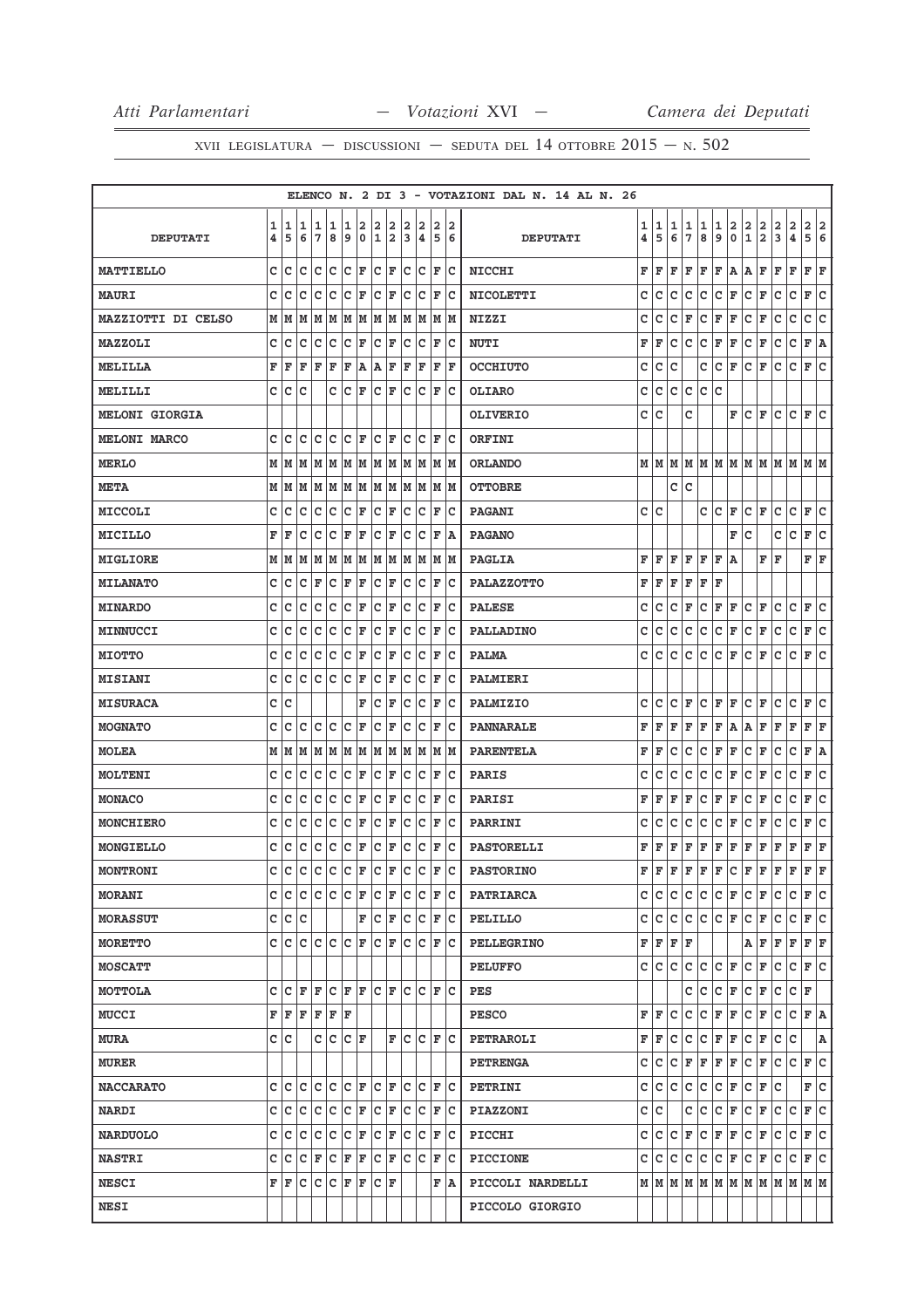|                             |        |        |               |        |             |                      |                  |                      |                     |        |                              |        |                                                                       | ELENCO N. 2 DI 3 - VOTAZIONI DAL N. 14 AL N. 26 |        |             |              |        |        |        |               |               |                                                           |               |                          |        |        |
|-----------------------------|--------|--------|---------------|--------|-------------|----------------------|------------------|----------------------|---------------------|--------|------------------------------|--------|-----------------------------------------------------------------------|-------------------------------------------------|--------|-------------|--------------|--------|--------|--------|---------------|---------------|-----------------------------------------------------------|---------------|--------------------------|--------|--------|
| <b>DEPUTATI</b>             | 1<br>4 | 1<br>5 | 1<br>6        | 1<br>7 | 1<br>8      | 1<br>9               | 2<br>$\mathbf 0$ | 2<br>$\mathbf{1}$    | 2<br>$\overline{a}$ | 2<br>3 | 2<br>$\overline{\mathbf{4}}$ | 2<br>5 | 2<br>6                                                                | <b>DEPUTATI</b>                                 | 1<br>4 | 1<br>5      | 1<br>6       | 1<br>7 | 1<br>8 | 1<br>9 | $\frac{2}{0}$ | $\frac{2}{1}$ | $\frac{2}{2}$                                             | $\frac{2}{3}$ | $\frac{2}{4}$            | 2<br>5 | 2<br>6 |
| PICCOLO SALVATORE           | c      | lc     | c             | lc.    | Iс          | lc.                  | ΙF               | lc.                  | F                   | Iс     | Iс                           | F      | Ιc                                                                    | <b>RIZZO</b>                                    | F      | F           | c            | c      | c      | F      | F             | c             |                                                           | c             | $\mathbf C$              | F      | Α      |
| <b>PICCONE</b>              |        |        |               |        |             |                      |                  |                      |                     |        |                              |        |                                                                       | <b>ROCCELLA</b>                                 | c      | c           | c            | c      | c      | c      | F             | c             | F                                                         | c             | $\mathbf C$              | F      | c      |
| PIEPOLI                     | C      | lc     | ١c            | lc     | Ιc          | Ιc                   | İΕ               | c                    | ΙF                  | c      | Iс                           | F      | lc                                                                    | <b>ROCCHI</b>                                   | c      | c           | c            | c      | c      | c      | F             | c             | F                                                         | c             | c                        | F      | C      |
| PILI                        | Α      |        | c             |        | с           | A                    | F                | c                    | ١A                  | c      | Iс                           | F      | Ιc                                                                    | <b>ROMANINI</b>                                 |        |             |              |        |        |        |               |               |                                                           |               |                          |        |        |
| PILOZZI                     | c      | Ιc     | c             | c      | c           | lc                   | ΙF               | c                    | ΙF                  | с      | c                            | F      | Ιc                                                                    | ROMANO ANDREA                                   | c      | c           | c            | с      | c      | c      | F             | c             | F                                                         | c             | c                        | F      | c      |
| <b>PINI GIANLUCA</b>        |        |        |               |        |             |                      |                  |                      |                     |        |                              |        |                                                                       | ROMANO FRANCESCO SAVE.                          |        |             | с            | F      | с      | F      |               |               |                                                           |               |                          |        |        |
| <b>PINI GIUDITTA</b>        | с      | ١c     | c             | c      | c           | c                    | lF.              | с                    | lF.                 | c      | c                            | F      | Ιc                                                                    | ROMANO PAOLO NICOLO'                            | F      | F           | с            | с      | с      | F      | F             | c             | F                                                         | с             | с                        | F      | A      |
| <b>PINNA</b>                | c      | Ιc     | c             | c      | c           | Ιc                   | F                | Ιc                   | F                   | Iс     | c                            | F      | Ιc                                                                    | <b>ROMELE</b>                                   | c      | c           | C            |        |        |        |               |               |                                                           |               |                          |        |        |
| <b>PIRAS</b>                | F      | F      |               |        |             |                      |                  |                      |                     |        | F                            | ΙF     | lF                                                                    | RONDINI                                         | c      | C           |              | F      | c      | c      | F             | c             | F                                                         | c             | c                        | F      | c      |
| <b>PISANO</b>               |        |        |               |        |             |                      |                  |                      |                     |        |                              |        |                                                                       | <b>ROSATO</b>                                   |        |             | c            | с      | с      | c      | F             | c             | F                                                         | с             | c                        | F      | C      |
| <b>PISICCHIO</b>            |        |        | MMMCCC        |        |             |                      |                  |                      |                     |        |                              |        |                                                                       | <b>ROSSI DOMENICO</b>                           |        | MM          | м            | м      | М      |        | M   M         | M  M          |                                                           | MM            |                          | MM     |        |
| <b>PISO</b>                 | c      | lc     | c             | c      | c           | Ιc                   | lF.              | c                    | lF.                 | c      | Ιc                           | F      | Ιc                                                                    | ROSSI PAOLO                                     | с      | с           | с            | с      | с      | с      | F             | с             | F                                                         | с             | с                        | F      | с      |
| <b>PIZZOLANTE</b>           | C      |        |               |        |             |                      |                  |                      |                     |        |                              |        |                                                                       | <b>ROSSOMANDO</b>                               | М      | м           | М            | м      | М      | М      | M             | M             | M                                                         | M             | M                        | M   M  |        |
| <b>PLACIDO</b>              | F      | l F    | F             | F      | ΙF          | F                    | A                | lA.                  | lF.                 | F      | lF.                          | F      | ١F                                                                    | <b>ROSTAN</b>                                   | с      | с           | с            | с      | с      | с      | F             | с             | F                                                         |               | c                        | F      | с      |
| <b>PLANGGER</b>             |        |        |               | с      | c           |                      | F                | c                    | ΙF                  |        | c                            | F      | F                                                                     | <b>ROSTELLATO</b>                               | c      | c           | c            | с      | c      | c      | F             | c             | F                                                         | с             | c                        | F      | c      |
| POLIDORI                    |        |        |               |        |             |                      |                  |                      |                     |        |                              |        |                                                                       | <b>ROTONDI</b>                                  |        |             |              |        |        |        |               |               |                                                           |               |                          |        |        |
| <b>POLLASTRINI</b>          | c      | lc     |               | c      | Ιc          | c                    | ΙF               |                      | F                   | с      | Iс                           | ΙF     |                                                                       | <b>ROTTA</b>                                    | с      | с           | с            | с      | с      | с      |               | c             | F                                                         | с             | с                        | F      | с      |
| <b>POLVERINI</b>            | C      | lc     | c             | l F    | c           | F                    | F                | Iс                   | F                   | c      | Iс                           | c      | Iс                                                                    | <b>RUBINATO</b>                                 | с      | с           | с            | с      | с      | C F    |               | с             | F                                                         | с             | $\mathtt{C}$             | F      | c      |
| <b>PORTA</b>                |        |        | c             | Iс     | c           | c                    | F                | c                    | ΙF                  | с      | Iс                           | F      | Ιc                                                                    | <b>RUGHETTI</b>                                 | М      | М           | М            | м      | М      | М      | M             | м             | M                                                         | М             | М                        | м      | lМ     |
| <b>PORTAS</b>               | М      | IМ     | M             | M      | M           | M                    | M                |                      | M  M                |        | M M                          |        | M M                                                                   | <b>RUOCCO</b>                                   | F      | F           | с            | с      | с      | F      | F             | c             | F                                                         | с             | $\mathtt{C}$             | F A    |        |
| <b>PRATAVIERA</b>           | c      | Ιc     | с             | F      | c           | с                    | F                | с                    | F                   | c      | с                            | с      | Ιc                                                                    | <b>RUSSO</b>                                    | с      | с           |              |        |        |        |               |               |                                                           |               |                          |        |        |
| <b>PRESTIGIACOMO</b>        | C      | c      | c             | F      | c           | F                    | F                | C                    | F                   | c      | Ιc                           | F      | Ιc                                                                    | <b>SALTAMARTINI</b>                             | с      | $\mathbf C$ | c            |        | c      | c      |               |               |                                                           |               |                          |        |        |
| <b>PREZIOSI</b>             | C      | c      | c             | c      | c           | c                    | F                | c                    | F                   | c      | c                            | F      | Ιc                                                                    | <b>SAMMARCO</b>                                 | C      | c           | c            | c      |        |        |               |               |                                                           |               |                          |        |        |
| PRINA                       | c      | c      | c             | с      | c           | c                    | F                | c                    | F                   | с      | c                            | F      | Ιc                                                                    | <b>SANGA</b>                                    | с      | с           | с            | с      | с      | c      |               | c             | F                                                         | с             | с                        | F      | с      |
| PRODANI                     | F      | ΙF     | F             | F      | F           | F                    | F                | F                    | A                   | F      | F                            | F      | ΙF                                                                    | <b>SANI</b>                                     | М      | M           | M            | M      | M      | M  M   |               | M   M         |                                                           | M             | M                        | M M    |        |
| <b>OUARANTA</b>             | F      | l F    | ΙF            | ΙF     | F           | F                    | F                | ١A                   | F                   | F      | F                            | ΙF     | ΙF                                                                    | SANNA FRANCESCO                                 | c      | c           | c            | c      | c      | c      | F             | c             | F                                                         | с             | c                        | F      | lc.    |
| <b>QUARTAPELLE PROCOPIO</b> |        |        |               |        |             |                      |                  |                      |                     |        |                              |        | C C C C C F C F C F C F C                                             | SANNA GIOVANNA                                  | с      | с           | с            | с      | c      | C F    |               | C F           |                                                           | c             | c                        | F C    |        |
| <b>QUINTARELLI</b>          |        |        |               |        |             |                      |                  |                      |                     |        |                              |        |                                                                       | <b>SANNICANDRO</b>                              |        | FF          | F            |        | F F    |        | F F A         |               | F F                                                       |               | F                        | F F    |        |
| <b>RABINO</b>               | c      | c c    |               |        | $ c c c _F$ |                      |                  | $ {\bf C}  {\bf F} $ |                     |        | c c                          |        | F C                                                                   | <b>SANTELLI</b>                                 |        |             |              |        |        |        |               |               |                                                           |               |                          |        |        |
| <b>RACITI</b>               |        |        |               |        |             |                      | F                | IC IF                |                     |        |                              |        | C C F C                                                               | <b>SANTERINI</b>                                | c      | с           | c            | с      | c      |        | CF            | C F           |                                                           | c             | c                        | F      | lc.    |
| <b>RAGOSTA</b>              |        |        | c c c c c c F |        |             |                      |                  | lc.                  | F                   | Ιc     | lc.                          |        | IF IC                                                                 | <b>SARRO</b>                                    | c      | c           | c            | F      | c      | FF     |               | C F           |                                                           | c             | c                        | F      | lc.    |
| <b>RAMPELLI</b>             |        |        |               |        |             |                      |                  |                      |                     |        |                              |        |                                                                       | <b>SARTI</b>                                    | F      | F           | c            | c      | c      | F F    |               | C F           |                                                           | c             | c                        | F A    |        |
| <b>RAMPI</b>                |        | c Ic   | lc.           | lc lc  |             | IC IF                |                  |                      | F                   |        | c                            | lF.    | Ιc                                                                    | SAVINO ELVIRA                                   | c      | с           | c            | c      | c      | C F    |               | c             | F                                                         | c             | c                        | F      | lc.    |
| <b>RAVETTO</b>              |        |        |               |        |             |                      |                  |                      |                     |        |                              |        |                                                                       | SAVINO SANDRA                                   | c      | с           | c            | F      | c      | F F    |               | C F           |                                                           | c             | c                        | F C    |        |
| <b>REALACCI</b>             |        |        |               |        |             |                      |                  |                      |                     |        | MMMMMMMMMMMM                 |        | M M                                                                   | <b>SBERNA</b>                                   |        | с           | c            | c      |        | c      | F             | C F           |                                                           | c             | c                        | F C    |        |
| <b>RIBAUDO</b>              | c      | lc.    | lc.           | lc.    | lc          | $ {\bf C}  {\bf F} $ |                  | $ c _F$              |                     | lc.    | Iс                           |        | $ {\bf F} {\bf C}$                                                    | <b>SBROLLINI</b>                                | c      | c           | c            | c      | c      | C F    |               | C F           |                                                           | c             | c                        | F C    |        |
| <b>RICCIATTI</b>            | F      | F      | F             | F F    |             | F                    | A A F            |                      |                     |        | F F                          |        | F F                                                                   | <b>SCAGLIUSI</b>                                | F      | F           | c            | c      | c      | F F    |               | C F           |                                                           | c             | c                        | F A    |        |
| <b>RICHETTI</b>             | c      | Ιc     | lc.           | lc.    | Ιc          | lc.                  | F                | $ {\bf C}  {\bf F} $ |                     | Ιc     | Ιc                           | F      | Ιc                                                                    | <b>SCALFAROTTO</b>                              |        |             |              |        |        |        |               |               | $M$   $M$   $M$   $M$   $M$   $M$   $M$   $M$   $M$   $M$ |               |                          | MM     |        |
| <b>RIGONI</b>               |        |        |               |        |             |                      |                  |                      |                     |        |                              |        | $M$   $M$   $M$   $M$   $M$   $M$   $M$   $M$   $M$   $M$   $M$   $M$ | <b>SCANU</b>                                    | c      | c c         |              |        |        |        | F             | C F           |                                                           | c             | $ C $ $\mathbf{F}$ $ C $ |        |        |
| <b>RIZZETTO</b>             |        | FF     |               |        |             |                      |                  |                      | $\bf  F F F F F A$  | F      |                              |        | C F F                                                                 | <b>SCHIRO'</b>                                  | c      | c           | $\mathtt{C}$ |        |        |        |               |               |                                                           |               |                          |        |        |